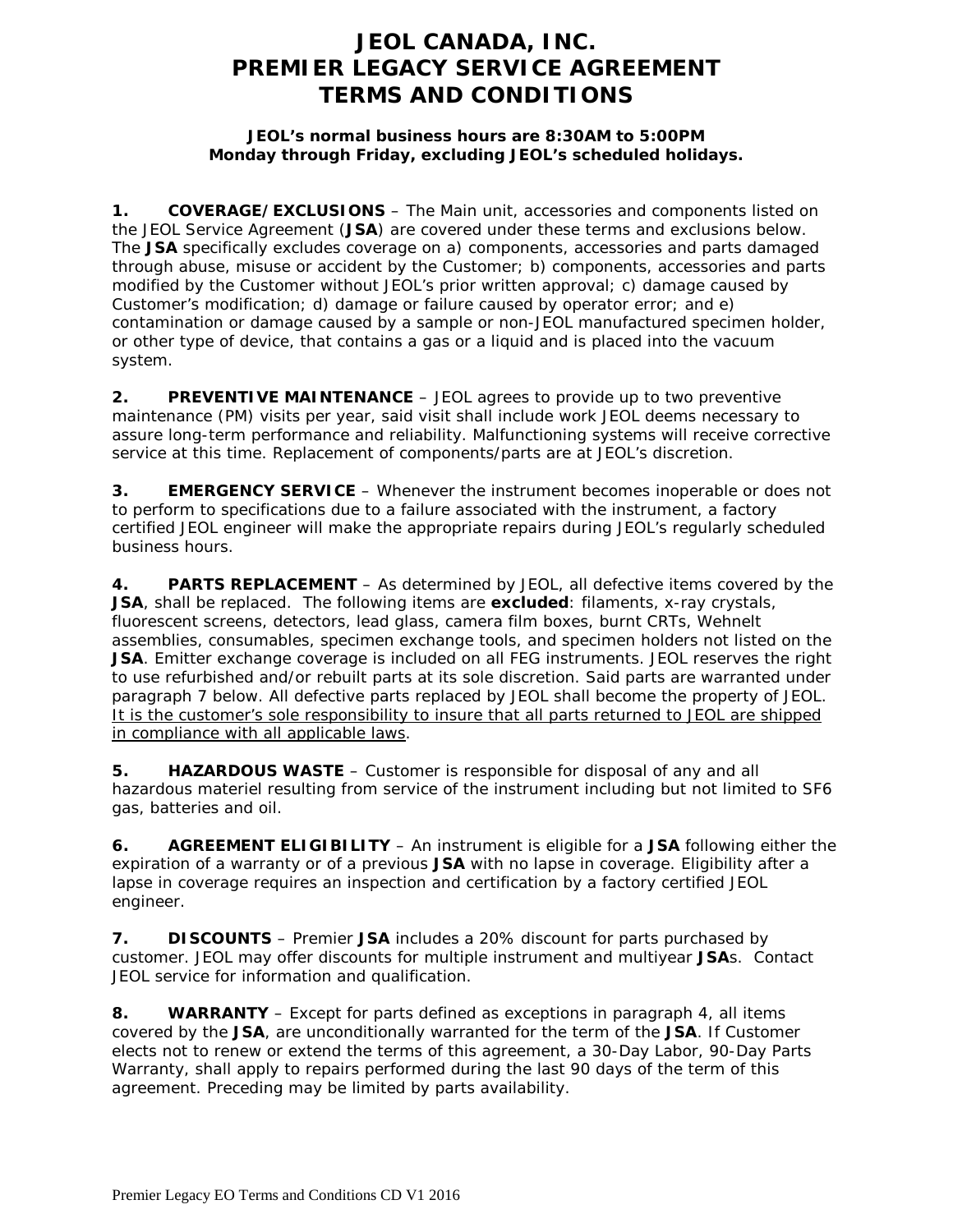# **JEOL CANADA, INC. PREMIER LEGACY SERVICE AGREEMENT TERMS AND CONDITIONS**

#### **JEOL's normal business hours are 8:30AM to 5:00PM Monday through Friday, excluding JEOL's scheduled holidays.**

**9. LIMITATION OF LIABILITY** – JEOL is not obligated to perform repairs or provide services, the need for which arises out of abuse, misuse (accidental or otherwise), external causes, including but not limited to fire, flooding, explosions and acts of God. Damage to any equipment resulting from cooling water, supporting facilities, corrosive atmosphere, strikes, transportation delays, unavailability of replacement parts, delays by suppliers of services or materials, line voltage variations, and similar environmental problems are also excluded. UNDER NO CIRCUMSTANCES SHALL JEOL BE LIABLE FOR ANY DAMAGES RESULTING FROM THE LOSS OF USE OF JEOL PRODUCTS, INCLUDING WITHOUT LIMITATION, INDIRECT, SPECIAL, CONSEQUENTIAL, INCIDENTAL OR PUNITIVE LOSSES, DAMAGES OR EXPENSES OR LOST PROFITS OR SAVINGS EVEN IF JEOL HAS BEEN ADVISED OF THEIR POSSIBLE EXISTENCE, OR EVEN IF JEOL HAS BEEN ADVISED OF THE POSSIBILITY OF SUCH DAMAGES, OR BOTH. WITH THE EXCEPTION OF LIABILITIES RESULTING FROM JEOL'S SOLE GROSS NEGLIGENCE, JEOL'S TOTAL LIABILITY HEREUNDER SHALL IN NO WAY EXCEED THE TOTAL PRICE OF THIS SERVICE AGREEMENT.

**10. CHILLER COVERAGE** –Chiller coverage excludes the "facility supplies to" or the "facility returns from" the chiller unit. Damage arising out of connecting hoses, water pressure, or other circumstances outside of JEOL USA, Inc.'s direct action or control is excluded. JEOL recommends customer install safeguards to monitor and protect against leakage. The Customer agrees to indemnify, defend and hold harmless JEOL USA, Inc. its officers, directors, employees, agents, licensors, suppliers and any third party providers from and against all losses, expenses, damages and costs, including reasonable attorneys' fees, resulting from any damages as described.

**11. CONFIDENTIAL DATA –** If Customer requires any personal and/or confidential data, including but not limited to, social security numbers, health/medical records or any data that JEOL, USA, Inc. has a legal duty to keep confidential, Customer represents, warrants and certifies that it will hold confidential data in the strictest of confidence and will not use or disclose said data except to the extent required by law or authorized by JEOL in writing. Said confidential data shall be safeguarded according to commercially reasonable standards and protected at the same level as Customers own confidential data.

**12. INSURANCE** – JEOL maintains insurance policies which have the following limitations; (a) Comprehensive general liability insurance with a limit of \$1,000,000 (one million) for each occurrence and \$2,000,000 (two million) in the aggregate. (b) Statutory Workers Compensation insurance. Copies of certificates are available upon request.

**13. TERMS/PAYMENT SCHEDULE –** Payment is due within 30 days from the start of the **JSA** or invoice. A 6% interest charge per month or the maximum permitted by province, whichever is less, will be assessed on late payments after the first month. JEOL offers payment plans at an additional fee. Semi-Annual in Advance at 3.5%, Quarterly in Advance at 5.25%, Monthly at 7%, Quarterly in Arrears at 8.75%, Semi-Annual in Arrears at 10.5%. JEOL reserves the right to withhold service if customer fails to make payment as due.

**14. ACCEPTANCE** This is JEOL's offer to sell at the prices and under the terms and conditions stated herein. Any type of counteroffer, including any and all terms and conditions contained in said counteroffer and/or PO, are hereby expressly rejected. JEOL, USA, INC. will only perform under the **JSA** based on JEOL's terms and conditions. The **JSA**